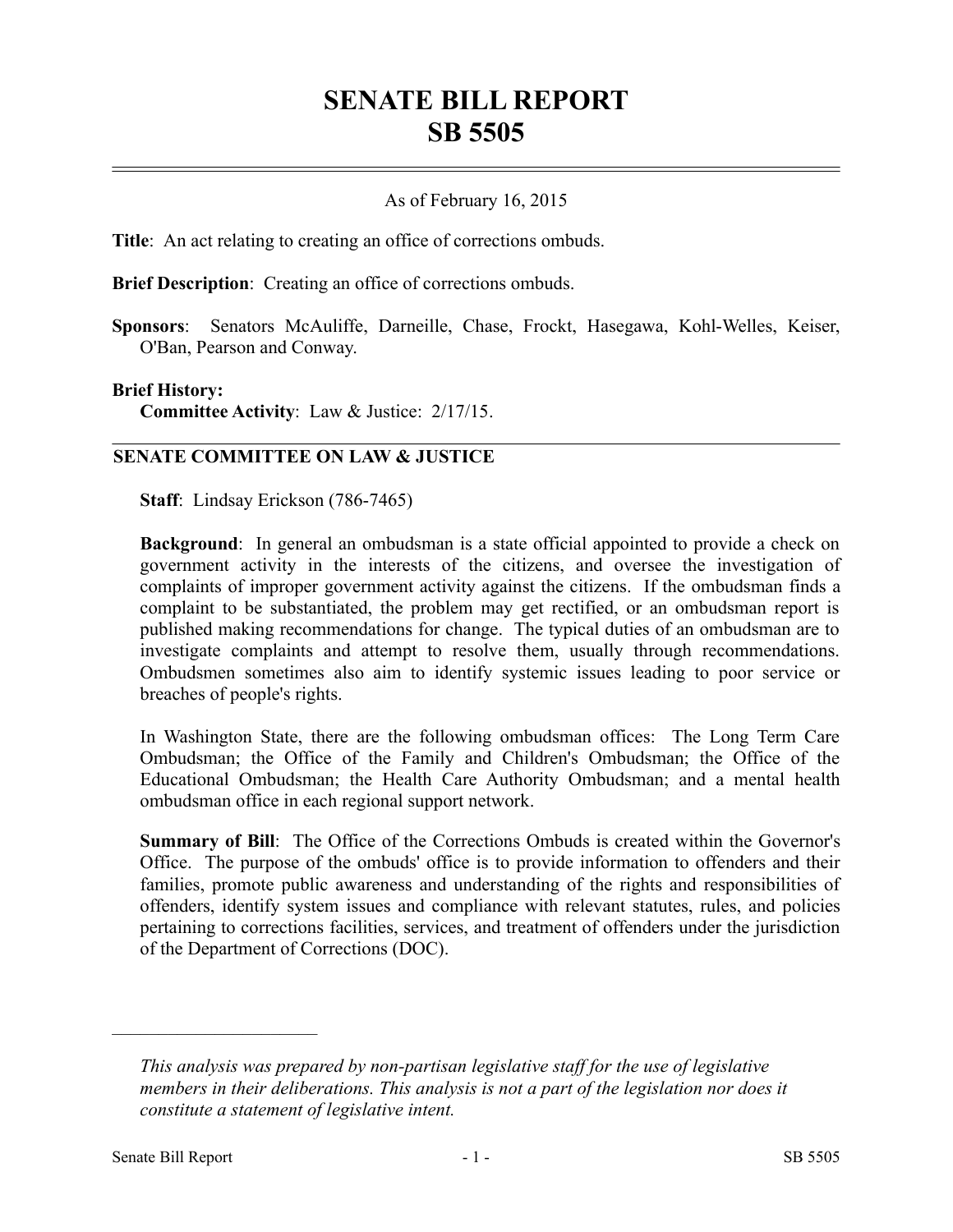The Office of Corrections Ombuds is appointed by the Governor and is subject to confirmation by the Senate. Before appointing the ombuds, the Governor must consult with, and receive recommendations by, the appropriate committees of the Legislature. The ombuds' term of office is three years and they must remain in office until reappointed or a successor is named.

The ombuds has the following duties and responsibilities:

- provide the public with appropriate information on the rights and responsibilities of offenders and their family members;
- maintain a statewide toll-free number, a collect phone number to be operated during normal business hours, a website, and a mailing list for the receipt of complaints and inquiries;
- provide information to the public about the state corrections system;
- monitor the development and implementation of statutes and rules regarding correctional facilities in the state with a view toward the appropriate health, safety, welfare, and rehabilitation of offenders;
- establish a statewide uniform reporting system to collect and analyze data relating to complaints against DOC; and
- establish procedures to receive and investigate complaints.

The ombuds does not need to investigate complaints and if they do not, they must notify the complainant of the decision not to investigate and the reasons for that decision. The ombuds cannot investigate a complaint for a DOC employee that relates to that person's employment relationship with DOC. If the ombuds does investigate a complaint, they cannot charge a fee for doing so.

A person in DOC custody who wishes to file a complaint with the ombuds must first reasonably pursue a resolution through an existing grievance, administrative, or appellate procedure before filing a complaint with the ombuds unless the complaint involves threats of bodily harm or the denial of necessary medical treatment.

At the conclusion of an investigation, the ombuds must render a decision on the merits of each complaint and communicate that decision to the complainant and DOC. If the ombuds believes any action or omission has or continues to pose significant problems to offender health, safety, welfare, and rehabilitation issues, the ombuds must report the finding to the Governor and the appropriate committees of the Legislature. Before announcing a conclusion or recommendation that expressly or by implication criticizes a person or DOC, the ombuds must consult with that person or DOC.

By November 1 each year, the ombuds must submit a report to the Governor and the appropriate committees of the Legislature analyzing the work of the office including any recommendations.

DOC must permit the ombuds or their designee to enter and inspect any correctional facility at any time. If the ombuds requests, DOC must provide the ombuds the right to access, inspect, and copy relevant information, records, or documents in DOC's possession or control that the ombuds considers necessary in the investigation of a complaint. DOC also must assist the ombuds in obtaining the necessary releases of those documents which are restricted